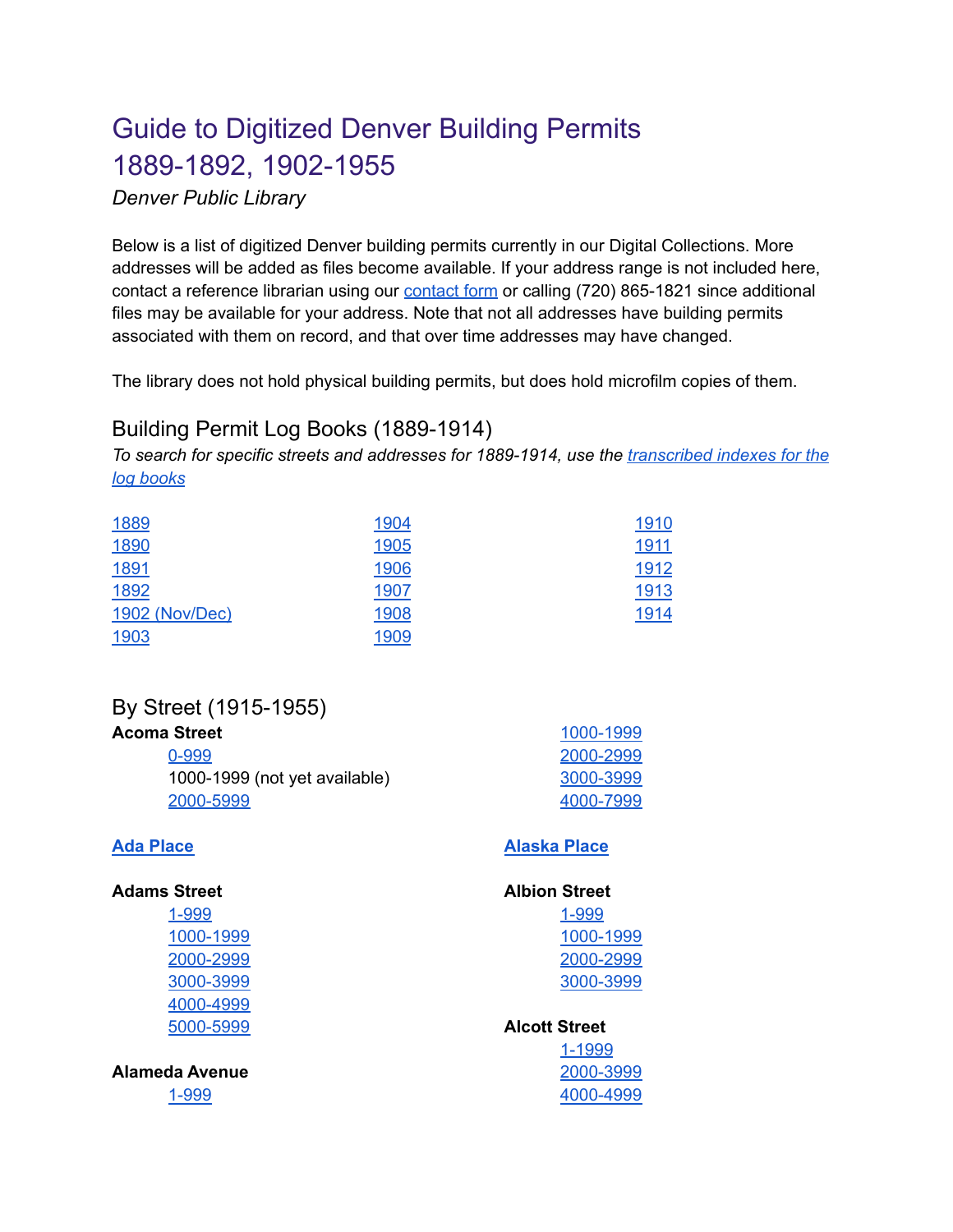5000-5999

**Alice Place** 

**Alys Place** 

**Ames Street** 

**Amherst Avenue** 

**Arapahoe Street** 1-1999 2000-2999

**Archer Place** 

**Argyle Place** 

**Arizona Avenue** 

**Arkansas Avenue** 

**Arkins Court** 

**Asbury Avenue** 

#### **Ash Street**

1-999 1000-1999 2000-2999 3000-4999

**Atlantic Place** 

**Baldwin Court** 

## **Bannock Street**

 $1 - 260$ 260-529 529-1145 1145-2101 2101-2406 2406-5200

**Barnett Place** 

**Bassett Street** 

**Bayaud Avenue** 1-2667 2667-5001

## **Beach Court**

**Broadway**  $1 - 78$ 78-130 130-213 213-280 281-375 375-460 460-560 560-695

695-767 767-843 843-900 1490-1617 1617-1758 1759-1903

## **Clay Street**

4562-5176 5176-5196

## **Clayton Street**

124-1136 1137-1420 1421-2180 2181-2905 2905-4249 4249-4840 4841-4990

## **Clayton Way**

#### **Clermont Street**

 $1 - 1455$ 1455-2535 2544-3495

**Cleveland Place** 

## **Clyde Place**

**Colfax Avenue**  $1 - 620$ 620-906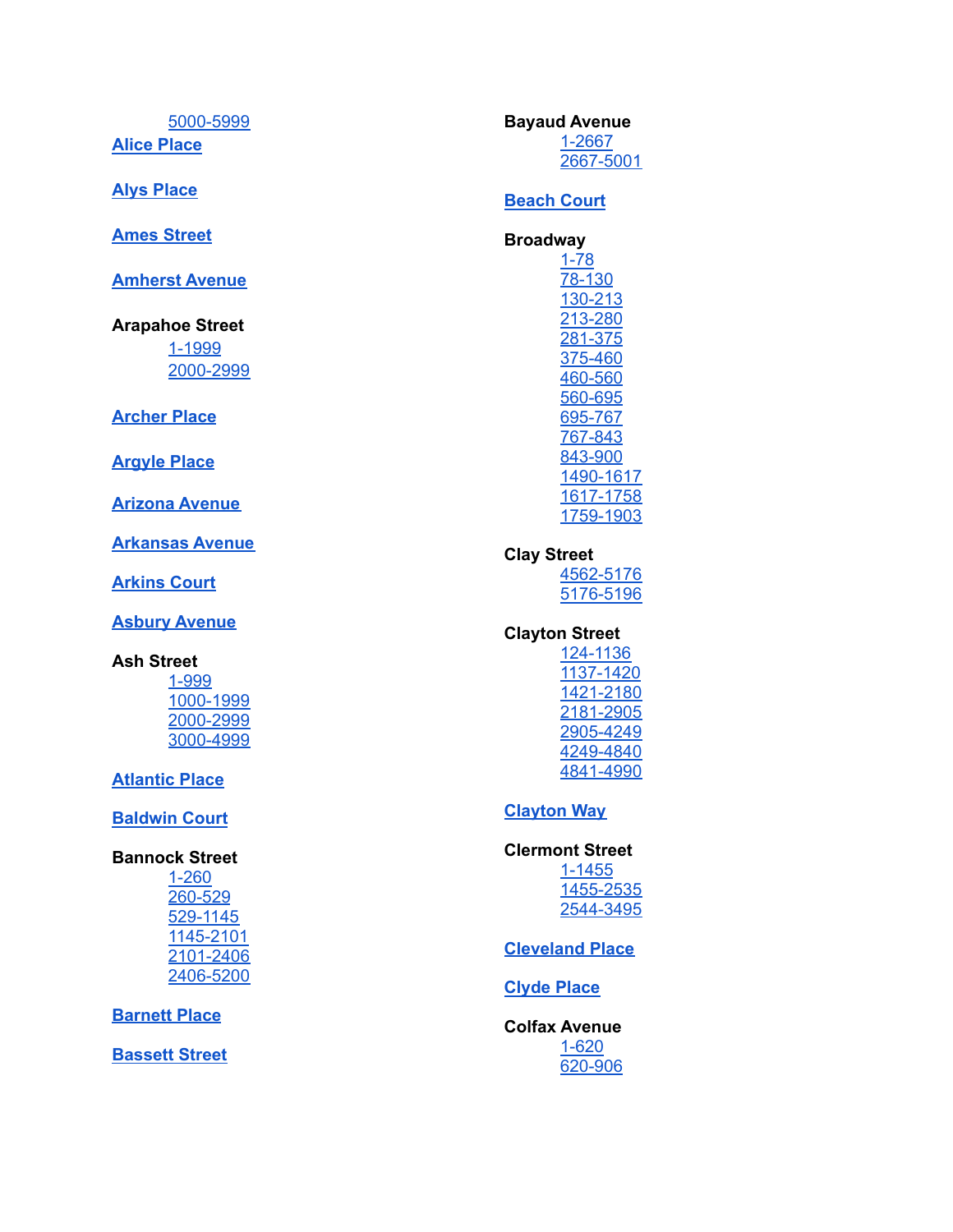#### **Colorado Boulevard**

2290-3333 3350-5500

## **Columbine Street**

29-644 644-1131 1131-1350 1350-1615 1620-2385 2385-3040 3046-4535 4535-5330

**Conejos Street** 2135-4321

**Cook Street** 4443-4521

**Eliot Street** 

**Elipse Way** 

## **Elizabeth Street**

1-1199 1200-1699 1700-2999 3000-5399

## **Elk Place**

## **Ellsworth Avenue**

1-2499 2500-4999

**Elm Court** 1-4599 4600-5199

## **Elm Street**

1-799 800-1599 1600-2599 2600-5199

## **Emerson Street**

 $1 - 349$ 350-599 600-849 850-1099 1100-1399 1400-1699 1700-1999 2000-2199 2200-5199

## **Erb Place**

**Erie Street** 

**Euclid Way** 

#### **Eudora Street** 1-1499 1500-2499 2500-3999

**Evans Street** 1-2399 2400-5000

## **Exposition Avenue**

#### **Fairfax Street** 1-1499 1500-2499 2500-3549

## **Fairview Court**

**Fairview Place** 

## **Federal Boulevard**

1-499 500-999 1000-1999 2000-2499 2500-2999 3000-3499 3500-3999 4000-4499 4500-5199

## **Fenton Street**

**Fife Court** 

**Filbert Court**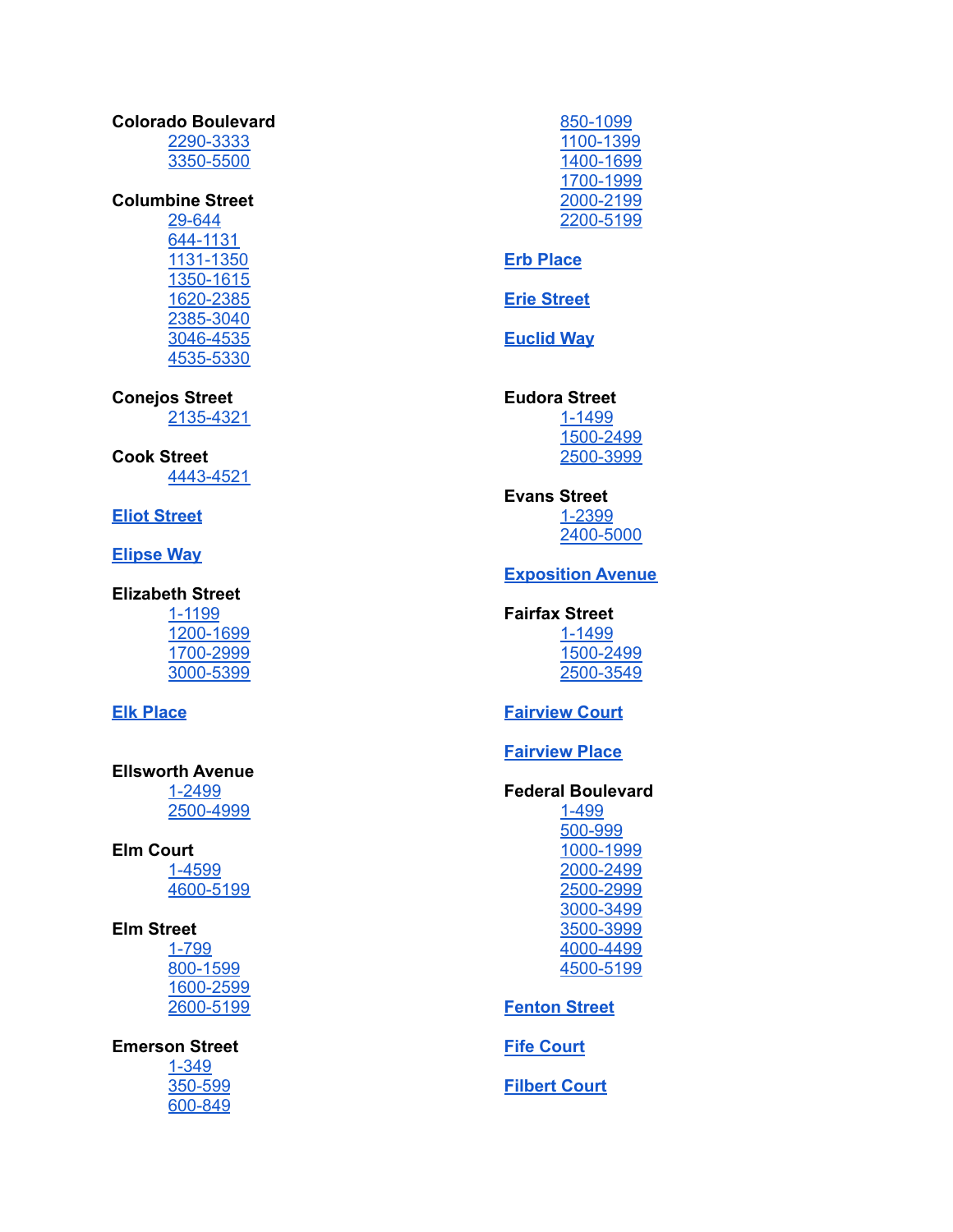## **Fillmore Street**

-999 000-1499 500-1999 000-2499 500-3499 500-4499 500-5199

## **<u><b>Fillmore [Wa](https://digital.denverlibrary.org/digital/collection/p16079coll77/id/35603/rec/116)y</u>**</u>

**Firth [C](https://digital.denverlibrary.org/digital/collection/p16079coll77/id/34084/rec/117)ourt** 

**Fla[m](https://digital.denverlibrary.org/digital/collection/p16079coll77/id/32861/rec/118)ingo Court** 

**Flamingo [Wa](https://digital.denverlibrary.org/digital/collection/p16079coll77/id/32861/rec/118)y** 

**<u><del><b>Florida [Av](https://digital.denverlibrary.org/digital/collection/p16079coll77/id/28053/rec/119)enue</u>**</u></del>

**Floyd [Av](https://digital.denverlibrary.org/digital/collection/p16079coll77/id/32554/rec/120)enue** 

**Ford [P](https://digital.denverlibrary.org/digital/collection/p16079coll77/id/27202/rec/121)lace** 

#### **Forest Street**

-999 000-2299 300-3099

#### **Foster [C](https://digital.denverlibrary.org/digital/collection/p16079coll77/id/34848/rec/125)ourt**

## **Fox Street**

-499 00-999 000-2199 200-4699

#### **Franklin Street**

-499 00-999 000-1599 600-1949 950-2199 200-2499 500-2899 900-3699 700-5200

#### **Front Vie[w](https://digital.denverlibrary.org/digital/collection/p16079coll77/id/35532/rec/139) Crescent Drive**

**Galapago Street** - 4 9 9

00-1999 000-4599

#### Garfield Street -399

00-999 000-1499 500-2599 600-4599

## **<u>[G](https://digital.denverlibrary.org/digital/collection/p16079coll77/id/40047/rec/148)arland Street</u>**

## **Gaylord Street**

-499 00-999 000-1249 250-1499 500-2399 400-2999 000-4499 500-4799

#### **Gilpin Street**

 - 5 9 9 00-999 000-1499 500-1699 700-1999 000-2249 250-2524 525-2799 800-3399 400-4849

#### **<u>Sirard Street</u>**

**<u>Glen [Ay](https://digital.denverlibrary.org/digital/collection/p16079coll77/id/46336/rec/168)re Avenue</u>** 

**<u>[G](https://digital.denverlibrary.org/digital/collection/p16079coll77/id/46533/rec/169)len Dale Drive</u>** 

**<u><b>[G](https://digital.denverlibrary.org/digital/collection/p16079coll77/id/46533/rec/169)lobeville Road</u>**</u>

#### **Glenarm Place**

-1631 632-2435 435-3011

Glencoe Street <u>[1](https://digital.denverlibrary.org/digital/collection/p16079coll77/id/47339/rec/173)-1459</u>